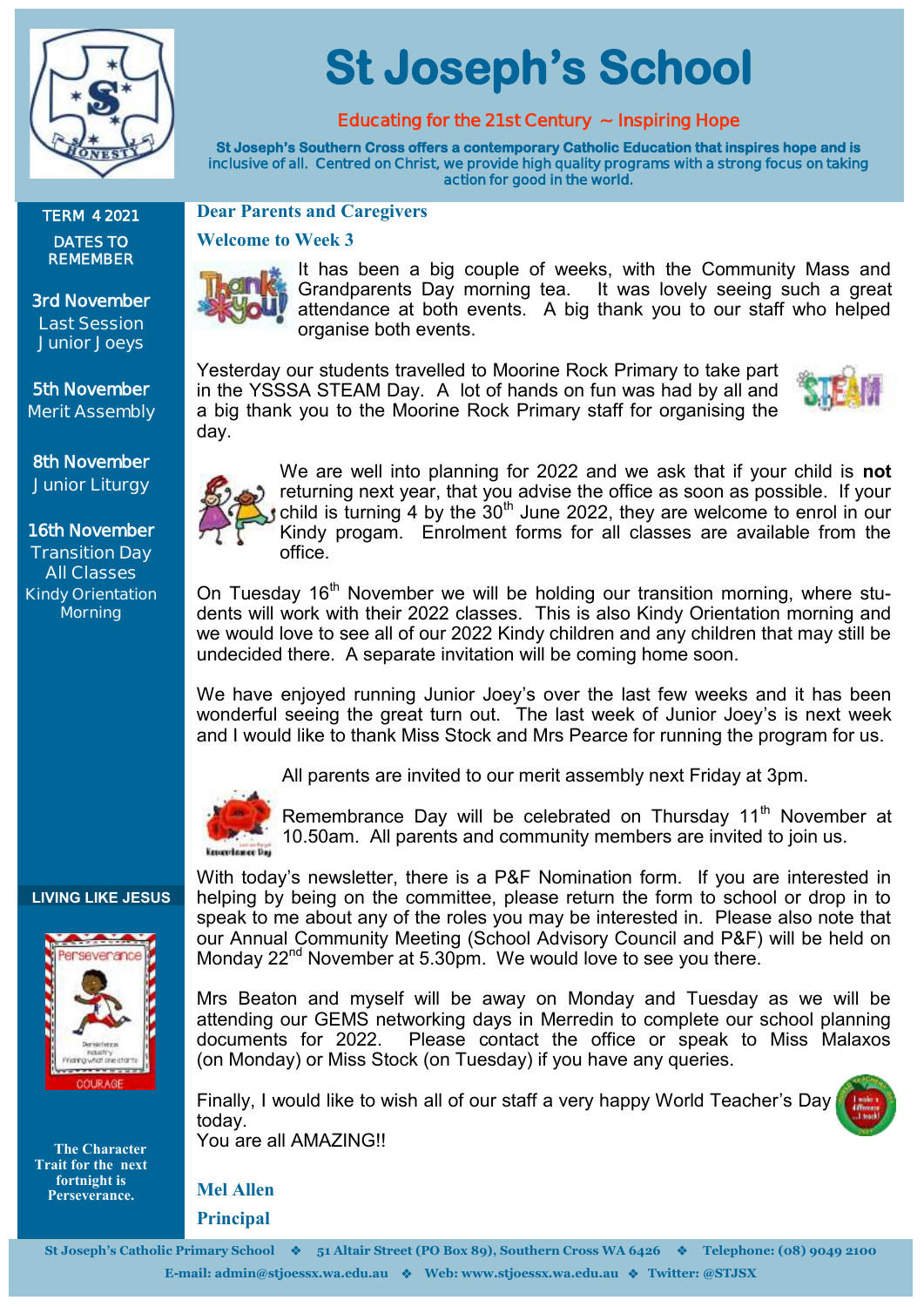

#### Term 4 Week 3 Junior Newsletter

WOW! Term 4 is whizzing by and our class continues to be very busy.

We would like to extend a warm welcome to Cheree Navales to our class. Cheree is taking part in the Merredin College's workplace program and is a great addition to our class.

A huge Thank You goes out to all our Grandparents and Parents that came along to the Grandparent's Morning Tea. It was lovely to see you all and we loved having you all here at the school! We all enjoyed being able to perform their Performing Arts dance for you.

In Health this term, we have been investigating and learning about brain breaks and to acknowledge that our minds often need mini breaks to allow us to rest, recharge and refocus. It can be done in as little as 3 minutes or as long as you require. We have continued doing Gym Jam in our class as a form of a brain break and to improve our fitness. It has been great that the Early Years and Senior class have been able to join with us at different times in the past three weeks and have been able to learn the fun dances in the program with our class.

In HASS, the Year 2's are learning about the different reasons that influence our accessibility to places, and distance, money and weather all impact on our ability to travel to places. Year 3's are learning why we make rules and are finding out that rules are needed for safety, to be fair and inclusive for all to take part in all aspects of life.

We have been working on increasing our mental maths ability to work out math problems in our minds, and it is rewarding to see all of our class members are improving every week! The class have also been investigating the many strategies that can be applied when solving addition, subtraction, multiplication and division problems.

On Thursday 28<sup>th</sup> October, 2021 we went to Moorine Rock to take part in a STEAM Day with students from Southern Cross District High School and Moorine Rock Primary School. We would like to thank the Staff at Moorine Rock for a fantastic day! These are some of our reflections about the day:

**Charlie:** *My favourite activity was the skewers and plastic bags. At lunch time I played in the mud kitchen with my friend Parker.*

**Mia**: *I loved the Stop-Motion videos. It was really good fun because you could make videos*.

**Jordyn:** *After lunch we went to the Library and used an app on the i-Pad called Stop Motion. I was in a group with Emilyn and we had a funny ideas and we did it!*

**Leon:** *My favourite activity was when we had to put skewers in a zip lock bag and see if water would come out*.

**Emilyn:** *After we got off the bus, we did an activity called Ozobots. We used special markers to draw patterns, and then we placed the Ozobot on the lines and it followed my pattern.*

**Efryn:** *I loved the Ozobots! It was so much fun because you get to draw a track. I made zig-zags. My second favourite thing was making a movie with a partner. We used an app and toys.*

**Kairi:** *The STEAM Day was fun, but my favourite activity was the robot coding. The reason this activity was fun was that I didn't know that colours could be a part of coding and you could make pictures too! It was really interesting. My second favourite thing about the day was that all the schools got to play with each other and we got to build friendships.* 

We would like to invite all our Parents and School Community to the Year 2 and 3 Class Liturgy in Week 5 on Monday the  $8<sup>th</sup>$  November in the school library. Everyone is invited to have a cuppa and morning tea with our class at the conclusion of the Liturgy. Hope to see you all there .









*Core Values ~ We engage in active learning in a safe and collaborative environment ~ We challenge, motivate and encourage everyone to reach their potential ~ We play our role in protecting God's environment to promote a sustainable future for all*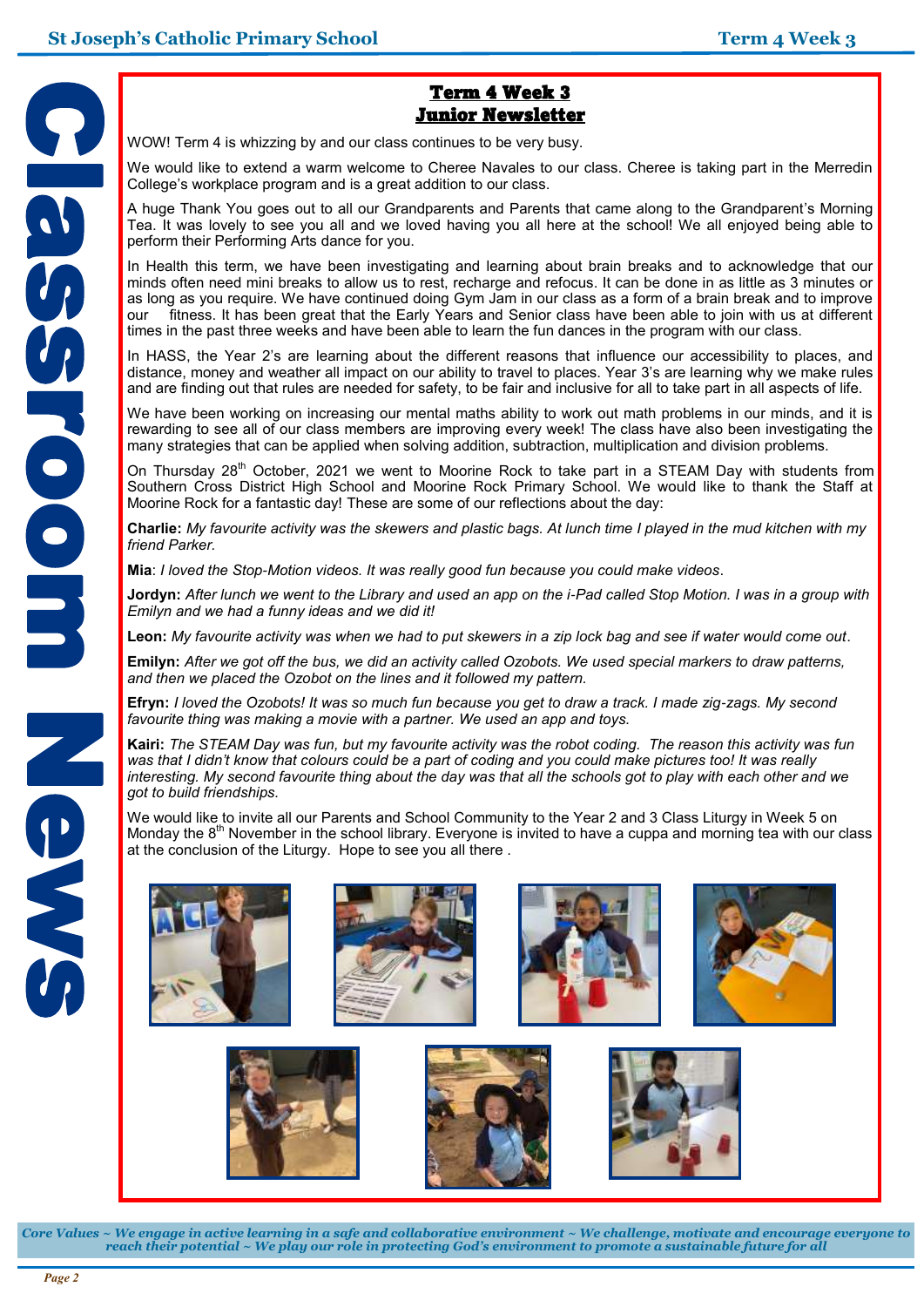### **REFLECTION**

World Teachers' Day is held internationally on Tuesday 5 October. As it falls during the school holidays in many parts of Australia, we celebrate a little later on Friday 29 October.

World Teachers' Day is a chance to recognise and celebrate the incredible contributions teachers have made in our communities.

World Teachers' Day 2021 is an opportunity to elebrate the teachers who are making, or have made, an impact on our lives.

Whether you're a current student, have children in school. or have been out of school for many years, World Teachers' Day is a chance to say, 'thank you'.





### **Containers for Change**

Did you know Containers for<br>Change recycling program is Change recycling program is coming to WA on 1 Oct?

Did you also know that when you recycle your bottles or cans you can use our **Scheme ID (ID C10291312)** and we receive 10 cents for each bottle or container??



Yes, that's right! You can help save the environment and help our P&F raise funds for the school at the same time!

You are welcome to drop your containers to school in the labelled bin near the office or you can drop your containers in recyclable bags straight to the Southern Cross drop of location at 46 Achernar Street, but remember to label the bags with our **Scheme ID (ID C10291312).**

#### **PRAYER OF THE WEEK**

#### Loving God,

You came among us as a teacher, healer and saviour. On this World Teacher's Day, bless your teachers Help them become even more joyful disciples and profound echoes of your wisdom,

Bless our teachers with the gifts of Your truth, beauty and goodness.

Bless them with integrity, so that they bring Your words to life. Bless them with courage and perseverance to walk the paths You have laid out.

We pray in the name of Jesus who knows all too well the chal-





# **Parish News**

#### **Our Lady of Montserrat Parish**

*Our parish warmly welcomes those who would like to become Catholic here in this place. In our parish, high* 

*school students and adults can present themselves for this of their own accord. Primary school students usually require at least 1 of their parent/ guardians to be Catholic (so that they will receive ongoing formation in the Catholic faith at home). Exceptions do take place from time to time, so the best thing to do for any interested families is to either contact us at the parish or register your interest with Ms Allen.*

> **Weekend Mass Time Sunday 5.30pm**

**Phone : Southern Cross 9049 1049 (Friday to Sunday) Kalgoorlie 9021 2100 (Monday - Thursday) E-mail: kalgoorlie@perthcatholic.org.au Fr. Matthew, Fr. Stephen, Fr. Brennan and Fr. Jeffey**

*Core Values ~ We engage in active learning in a safe and collaborative environment ~ We challenge, motivate and encourage everyone to reach their potential ~ We play our role in protecting God's environment to promote a sustainable future for all*